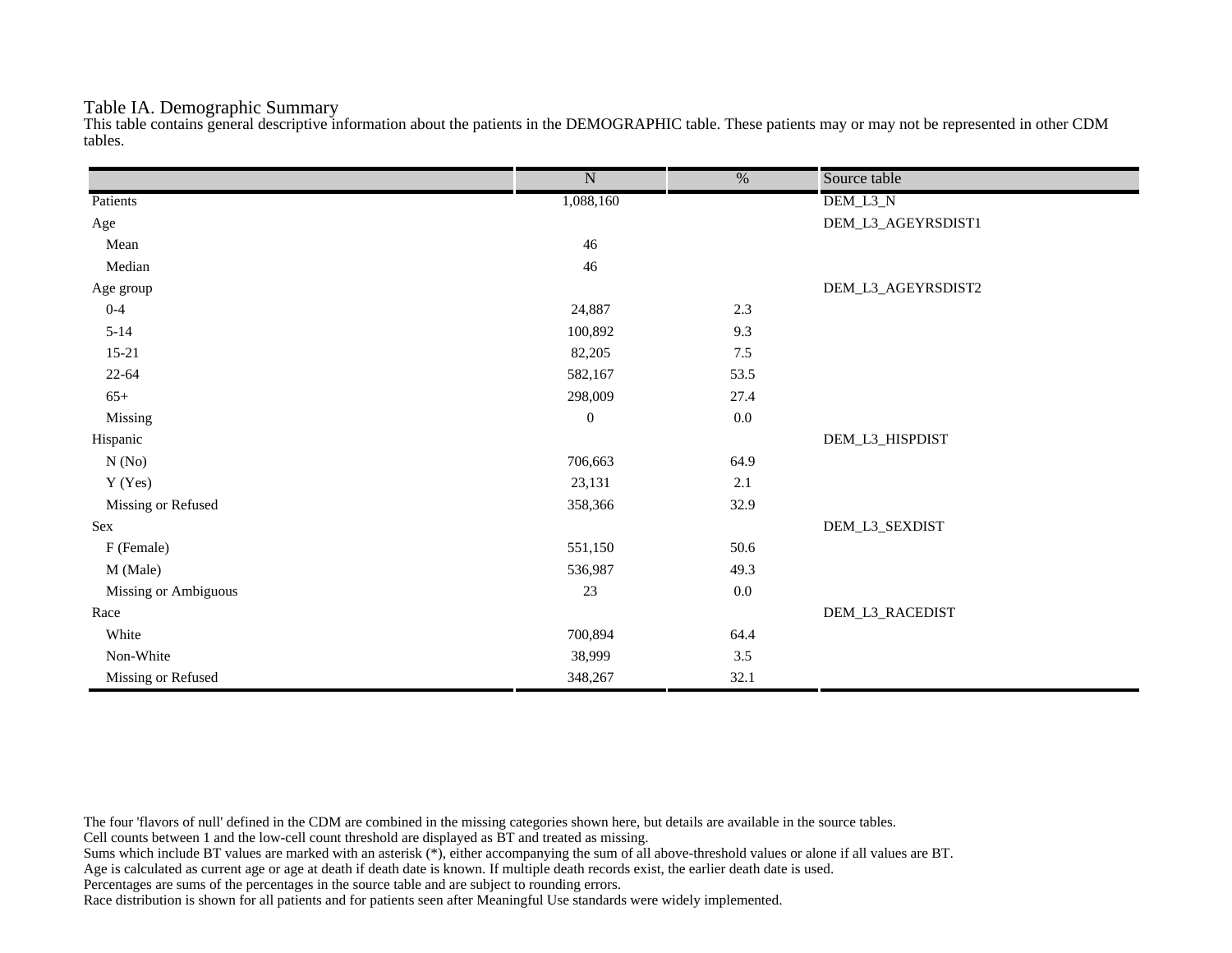#### Table IA. Demographic Summary (continued)

This table contains general descriptive information about the patients in the DEMOGRAPHIC table. These patients may or may not be represented in other CDM tables.

|                                                                                                                                                                   | $\mathbf N$      | %     | Source table      |
|-------------------------------------------------------------------------------------------------------------------------------------------------------------------|------------------|-------|-------------------|
|                                                                                                                                                                   |                  |       |                   |
| Race among patients with at least 1 encounter after December 2011                                                                                                 |                  |       | XTBL_L3_RACE_ENC  |
| White                                                                                                                                                             | 682,219          | 66.0  |                   |
| Non-White                                                                                                                                                         | 38,014           | 3.6   |                   |
| Missing or Refused                                                                                                                                                | 313,543          | 30.3  |                   |
| Gender Identity                                                                                                                                                   |                  |       | DEM_L3_GENDERDIST |
| GQ (Genderqueer/Non-Binary)                                                                                                                                       | $\overline{0}$   | 0.0   |                   |
| M (Man)                                                                                                                                                           | $\theta$         | 0.0   |                   |
| W (Woman)                                                                                                                                                         | $\boldsymbol{0}$ | 0.0   |                   |
| MU (Multiple gender categories), SE (Something else),<br>TF (Transgender female/Trans woman/Male-to-female),<br>or TM (Transgender male/Trans man/Female-to-male) | $\mathbf{0}$     | 0.0   |                   |
| Missing or Refused                                                                                                                                                | 1,088,160        | 100.0 |                   |
| <b>Sexual Orientation</b>                                                                                                                                         |                  |       | DEM_L3_ORIENTDIST |
| Bisexual                                                                                                                                                          | $\overline{0}$   | 0.0   |                   |
| Gay                                                                                                                                                               | $\overline{0}$   | 0.0   |                   |
| Lesbian                                                                                                                                                           | $\overline{0}$   | 0.0   |                   |
| Queer                                                                                                                                                             | $\overline{0}$   | 0.0   |                   |
| Straight                                                                                                                                                          | $\theta$         | 0.0   |                   |
| AS (Asexual), MU (Multiple sexual orientations),<br>SE (Something else), QS (Questioning)                                                                         | $\mathbf{0}$     | 0.0   |                   |
| Missing or Refused                                                                                                                                                | 1,088,160        | 100.0 |                   |

The four 'flavors of null' defined in the CDM are combined in the missing categories shown here, but details are available in the source tables.

Cell counts between 1 and the low-cell count threshold are displayed as BT and treated as missing.

Sums which include BT values are marked with an asterisk (\*), either accompanying the sum of all above-threshold values or alone if all values are BT.

Age is calculated as current age or age at death if death date is known. If multiple death records exist, the earlier death date is used.

Percentages are sums of the percentages in the source table and are subject to rounding errors.

Race distribution is shown for all patients and for patients seen after Meaningful Use standards were widely implemented.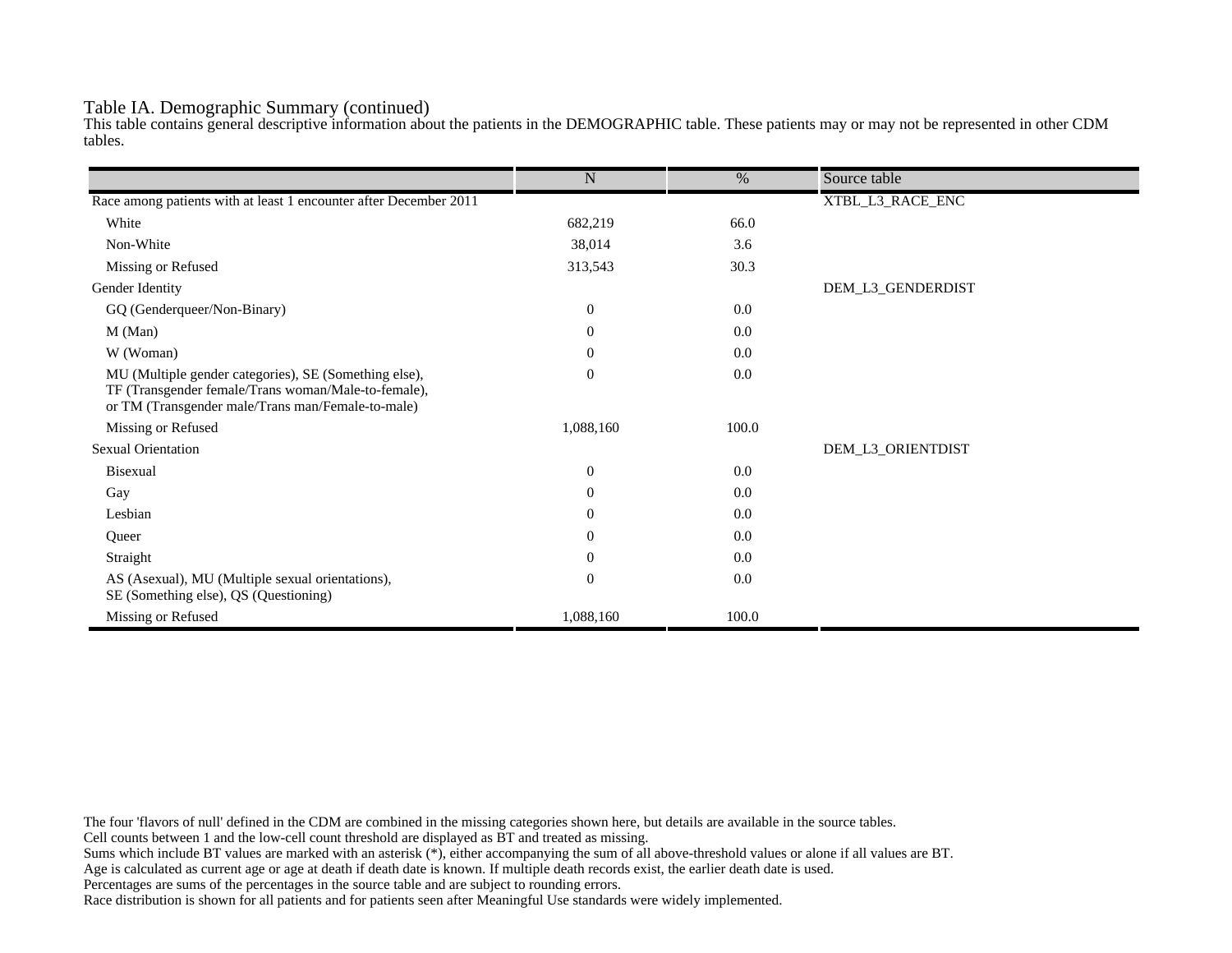## Table IB. Potential Pools of Patients

This table illustrates the number of patients meeting different inclusion criteria and supports Data Check 3.04 (less than 50% of patients with encounters have DIAGNOSIS records) and Data Check 3.05 (less than 50% of patients with encounters have PROCEDURES records). Data check exceptions are highlighted in red and must be corrected.

| Metric                                                                                                                                          | <b>Metric Description</b>                                                                                                                                    | Result  | Source table                 |
|-------------------------------------------------------------------------------------------------------------------------------------------------|--------------------------------------------------------------------------------------------------------------------------------------------------------------|---------|------------------------------|
| Potential pool of patients for observational studies                                                                                            | Number of unique patients with at least 1 ED, EI, IP, OS, TH, or AV encounter<br>within the past 5 years                                                     | 642,177 | ENC_L3_DASH2                 |
| Potential pool of patients for trials                                                                                                           | Number of unique patients with at least 1 ED, EI, IP, OS, TH, or AV encounter<br>within the past 1 year                                                      | 377,092 | ENC L3 DASH2                 |
| Potential pool of patients for studies requiring data<br>on diagnoses, vital measures and (a) medications<br>or (b) medications and lab results | Number of unique patients with at least 1 encounter and DIAGNOSIS and<br>VITAL records within the past 5 years                                               | 495,460 | XTBL L3 DASH1                |
|                                                                                                                                                 | Number of unique patients with at least 1 encounter and DIAGNOSIS, VITAL,<br>and PRESCRIBING or DISPENSING records within the past 5 years                   | 451,454 | XTBL L3 DASH2                |
|                                                                                                                                                 | Number of unique patients with at least 1 encounter and DIAGNOSIS, VITAL,<br>PRESCRIBING or DISPENSING, and LAB_RESULT_CM records within the<br>past 5 years | 387,846 | XTBL L3 DASH3                |
| Patients with diagnosis data                                                                                                                    | Percentage of patients with encounters who have at least 1 diagnosis                                                                                         | 91%     | $ENC$ $L3$ $N$ :<br>DIA L3 N |
| Patients with procedure data                                                                                                                    | Percentage of patients with encounters who have at least 1 procedure                                                                                         | 84%     | $ENC_L3_N;$<br>PRO_L3_N      |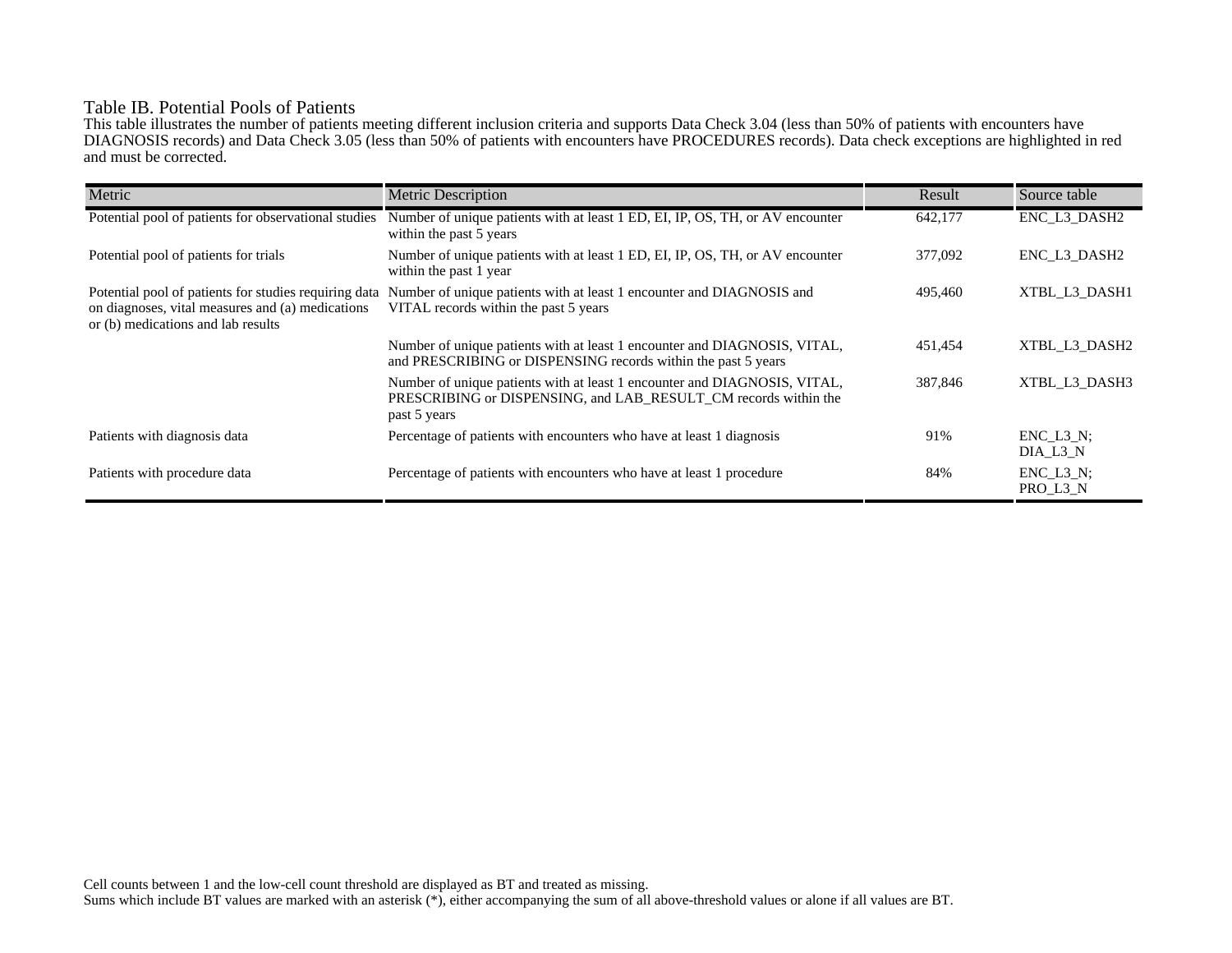## Table IC. Height, Weight, and Body Mass Index

This table contains descriptive statistics and frequencies of VITAL measurements.

|                                    | Result     | %    | Source table   |
|------------------------------------|------------|------|----------------|
| Height measurements                |            |      | VIT_L3_HT_DIST |
| Records                            | 7,906,441  |      |                |
| Height (inches), mean              | 65         |      |                |
| Height (inches), median            | 66         |      |                |
| Weight measurements                |            |      | VIT_L3_WT_DIST |
| Records                            | 14,200,197 |      |                |
| Weight (lbs.), mean                | 177        |      |                |
| Weight (lbs.), median              | 178        |      |                |
| Body Mass Index (BMI) measurements |            |      | VIT_L3_BMI     |
| Records                            | 7,825,100  |      |                |
| $BMI \leq=25$                      | 2,284,227  | 29.2 |                |
| <b>BMI 26-30</b>                   | 2,141,905  | 27.4 |                |
| $BMI > = 31$                       | 3,398,968  | 43.4 |                |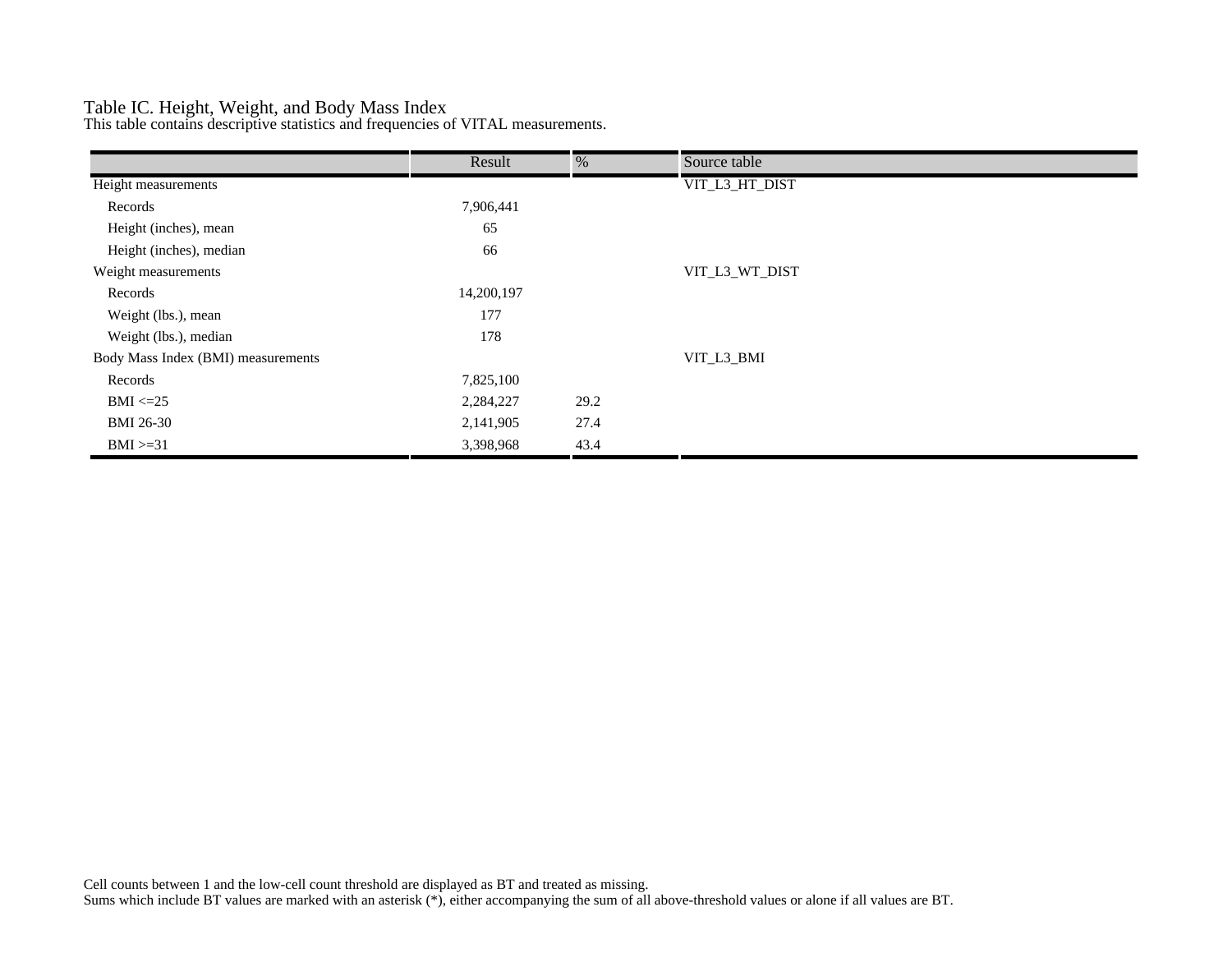#### Table 1D. Records, Refresh Dates, Patients, Encounters, and Date Ranges by Table

This table displays record counts and refresh dates for all populated tables, and summary counts and date ranges for the characterized data. The characterized data may be a subset of all data for all tables except for DEMOGRAPHIC, DEATH\_CAUSE, HASH\_TOKEN, LAB\_HISTORY, LDS\_ADDRESS\_HISTORY, and PROVIDER. Differences are due to the lookback date restriction and/or the exclusion of LOINC codes that may contain PII from the OBS\_CLIN, OBS\_GEN, LAB\_RESULT\_CM and PRO\_CM tables. These data support Data Check 1.18 (table refresh dates are not documented). Data check exceptions are highlighted in red and must be corrected.

|                    |             | All Data        | <b>Characterized Data</b> |           | <b>Characterized Data Range</b> |                                |                   |                                |                                            |
|--------------------|-------------|-----------------|---------------------------|-----------|---------------------------------|--------------------------------|-------------------|--------------------------------|--------------------------------------------|
| Table              | Records     | Refresh<br>Date | Records                   | Patients  | Encounters                      | Field name                     | 5th<br>Percentile | 95 <sub>th</sub><br>Percentile | <b>Source Tables</b>                       |
| <b>DEMOGRAPHIC</b> | 1,088,160   | 21DEC2021       | 1,088,160                 | 1,088,160 | ---                             | <b>BIRTH_DATE</b>              | 1933_Feb          | $2013$ _Jun                    | XTBL_L3_REFRESH_<br>DATE:<br>XTBL L3 DATES |
| <b>ENROLLMENT</b>  | 1,088,160   | 21DEC2021       | 1,033,779                 | 1,033,779 | $---$                           | ENR START<br>DATE <sup>^</sup> | 2010_Jan          | 2019_Aug                       | XTBL_L3_REFRESH_<br>DATE;<br>XTBL_L3_DATES |
| <b>ENCOUNTER</b>   | 213,494,202 | 21DEC2021       | 182,327,582               | 1,033,776 | 182,327,582                     | <b>ADMIT_DATE</b>              | $2012$ _Jul       | 2021_Jun                       | XTBL_L3_REFRESH_<br>DATE:<br>XTBL_L3_DATES |
| <b>DIAGNOSIS</b>   | 155,217,164 | 21DEC2021       | 124,542,528               | 943,206   | 41,350,011                      | <b>ADMIT DATE</b>              | 2012_May          | 2021_Aug                       | XTBL_L3_REFRESH_<br>DATE;<br>XTBL_L3_DATES |
| <b>PROCEDURES</b>  | 84,050,480  | 21DEC2021       | 68,006,932                | 864,762   | 33,687,340                      | <b>ADMIT DATE</b>              | 2012 Jun          | 2021 Jun                       | XTBL_L3_REFRESH_<br>DATE:<br>XTBL_L3_DATES |
| <b>DEATH</b>       | 84,105      | 21DEC2021       | 84,105                    | 84,105    | $---$                           | <b>DEATH DATE</b>              | 2012_Aug          | 2021_Jul                       | XTBL_L3_REFRESH_<br>DATE;<br>XTBL_L3_DATES |
| <b>VITAL</b>       | 20,129,888  | 21DEC2021       | 16,349,778                | 743,226   | 12,174,602                      | <b>MEASURE DATE</b>            | 2012_Jun          | 2021_Jun                       | XTBL_L3_REFRESH_<br>DATE:<br>XTBL_L3_DATES |
| LAB RESULT CM      | 296,755,806 | 21DEC2021       | 254,947,020               | 699,236   | 14, 108, 115                    | <b>RESULT DATE</b>             | $2012$ _Jul       | 2021_Jul                       | XTBL_L3_REFRESH_<br>DATE;<br>XTBL_L3_DATES |
| <b>PRESCRIBING</b> | 73,215,956  | 21DEC2021       | 65, 312, 455              | 744,423   | 25,246,886                      | RX ORDER DATE                  | 2012_Sep          | 2021_Aug                       | XTBL_L3_REFRESH_<br>DATE:<br>XTBL_L3_DATES |

^The lookback date for ENROLLMENT considers either ENR\_START\_DATE or ENR\_END\_DATE, but only ENR\_START\_DATE is displayed here. Descriptive statistics for ENR\_END\_DATE are available in the XTBL\_L3\_DATES dataset.

The source for the total number of records is the DATAMART\_ALL table.

Cell counts between 1 and the low-cell count threshold are displayed as BT and treated as missing.

Records are the sum of ALL\_N and NULL\_N for the field which is the primary key for the table. Patients are the sum of DISTINCT\_N and NULL\_N for the PATID field. Encounters are the sum of DISTINCT\_N and NULL\_N for the ENCOUNTERID field.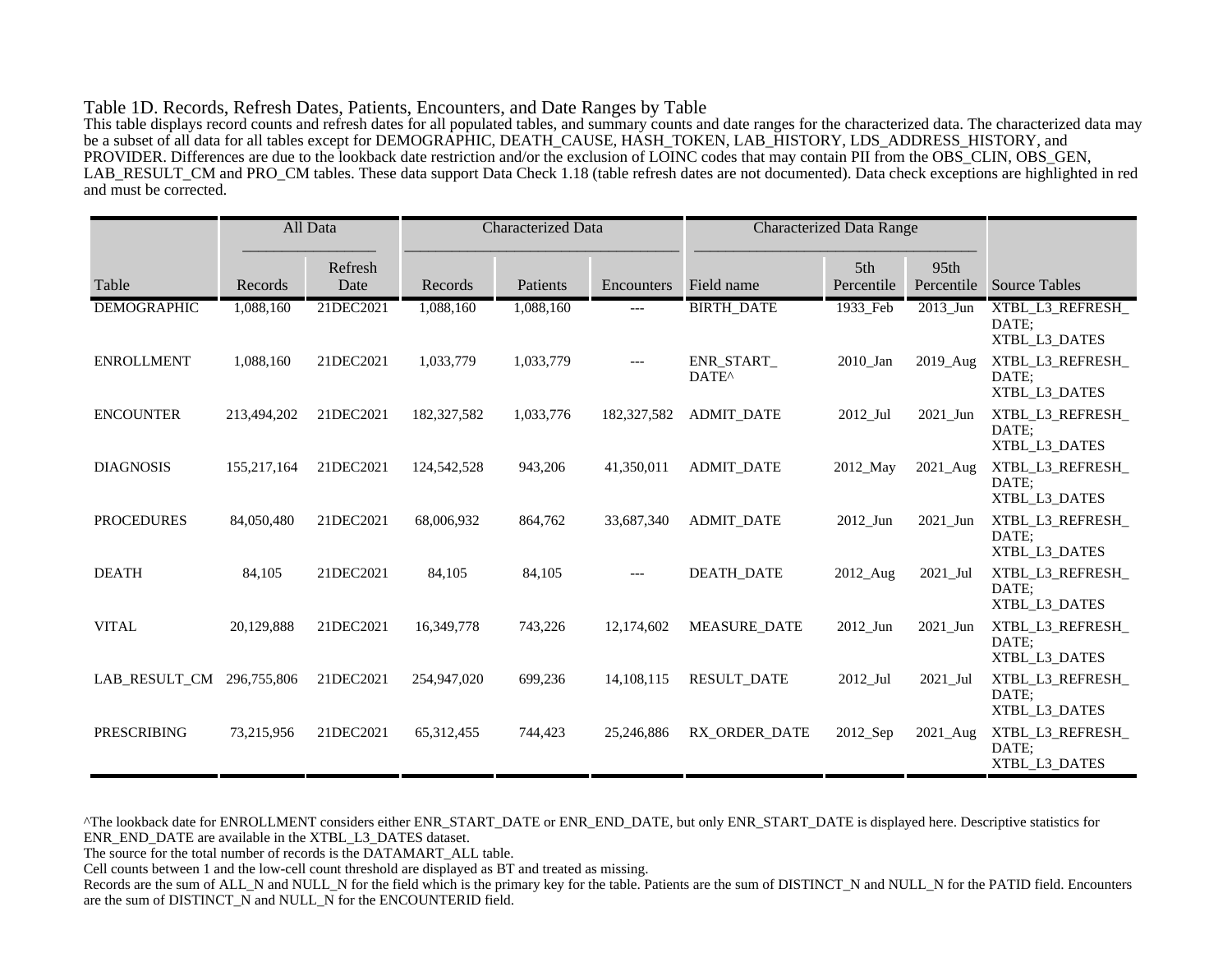Table 1D. Records, Refresh Dates, Patients, Encounters, and Date Ranges by Table (continued - page 2 of 3) This table displays record counts and refresh dates for all populated tables, and summary counts and date ranges for the characterized data. The characterized data may be a subset of all data for all tables except for DEMOGRAPHIC, DEATH\_CAUSE, HASH\_TOKEN, LAB\_HISTORY, LDS\_ADDRESS\_HISTORY, and PROVIDER. Differences are due to the lookback date restriction and/or the exclusion of LOINC codes that may contain PII from the OBS\_CLIN, OBS\_GEN, LAB\_RESULT\_CM and PRO\_CM tables. These data support Data Check 1.18 (table refresh dates are not documented). Data check exceptions are highlighted in red and must be corrected.

|                   |            | All Data        | <b>Characterized Data</b> |          |            | <b>Characterized Data Range</b>     |                   |                                |                                            |
|-------------------|------------|-----------------|---------------------------|----------|------------|-------------------------------------|-------------------|--------------------------------|--------------------------------------------|
| Table             | Records    | Refresh<br>Date | Records                   | Patients | Encounters | Field name                          | 5th<br>Percentile | 95 <sub>th</sub><br>Percentile | <b>Source Tables</b>                       |
| <b>DISPENSING</b> | 37,066,506 | 21DEC2021       | 32,293,118                | 456,556  | ---        | <b>DISPENSE_DATE</b>                | 2012_Aug          | $2021$ _Jun                    | XTBL_L3_REFRESH_<br>DATE:<br>XTBL_L3_DATES |
| <b>CONDITION</b>  | 30,633,596 | 21DEC2021       | 26,513,512                | 868,300  | 13,029,682 | REPORT_DATE                         | $2012$ Aug        | $2021$ _Jun                    | XTBL L3 REFRESH<br>DATE:<br>XTBL_L3_DATES  |
| DEATH_CAUSE       | 55,827     | 21DEC2021       | 55,827                    | 15,038   |            |                                     |                   | $---$                          | XTBL L3 REFRESH<br><b>DATE</b>             |
| <b>PROVIDER</b>   | 227,144    | 21DEC2021       | 227,144                   | ---      |            |                                     |                   | $---$                          | XTBL L3 REFRESH<br><b>DATE</b>             |
| <b>MED_ADMIN</b>  | 8,615,955  | 21DEC2021       | 8,346,030                 | 221,789  | 1,272,874  | MEDADMIN_<br><b>START DATE</b>      | $2015$ Jan        | 2021_Nov                       | XTBL_L3_REFRESH_<br>DATE:<br>XTBL_L3_DATES |
| <b>OBS_CLIN</b>   | 2,601,182  | 21DEC2021       | 2,601,182                 | 86,916   | 173,850    | <b>OBSCLIN START</b><br><b>DATE</b> | 2013 Oct          | 2021 Feb                       | XTBL L3 REFRESH<br>DATE:<br>XTBL_L3_DATES  |
| PCORNET TRIAL     | 456        | 21DEC2021       | 456                       | 456      |            |                                     |                   | $---$                          | XTBL_L3_REFRESH_<br><b>DATE</b>            |

^The lookback date for ENROLLMENT considers either ENR\_START\_DATE or ENR\_END\_DATE, but only ENR\_START\_DATE is displayed here. Descriptive statistics for ENR\_END\_DATE are available in the XTBL\_L3\_DATES dataset. The source for the total number of records is the DATAMART\_ALL table. Cell counts between 1 and the low-cell count threshold are displayed as BT and treated as missing. Records are the sum of ALL\_N and NULL\_N for the field which is the primary key for the table. Patients are the sum of DISTINCT\_N and NULL\_N for the PATID field. Encounters are the sum of DISTINCT\_N and NULL\_N for the ENCOUNTERID field.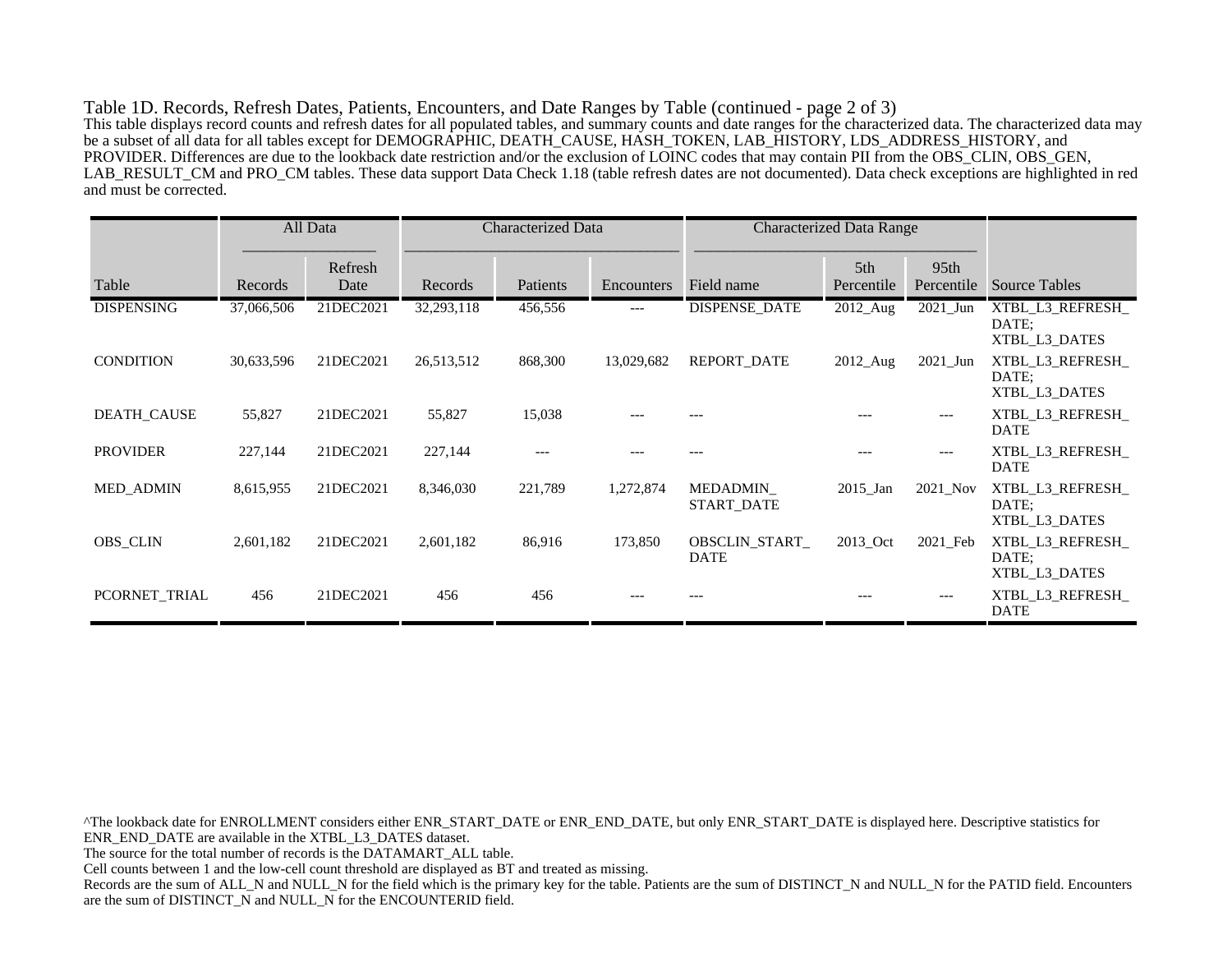Table 1D. Records, Refresh Dates, Patients, Encounters, and Date Ranges by Table (continued - page 3 of 3) This table displays record counts and refresh dates for all populated tables, and summary counts and date ranges for the characterized data. The characterized data may be a subset of all data for all tables except for DEMOGRAPHIC, DEATH\_CAUSE, HASH\_TOKEN, LAB\_HISTORY, LDS\_ADDRESS\_HISTORY, and PROVIDER. Differences are due to the lookback date restriction and/or the exclusion of LOINC codes that may contain PII from the OBS\_CLIN, OBS\_GEN, LAB\_RESULT\_CM and PRO\_CM tables. These data support Data Check 1.18 (table refresh dates are not documented). Data check exceptions are highlighted in red and must be corrected.

|                               |           | All Data        | Characterized Data |           | <b>Characterized Data Range</b> |                |                               |                                |                                           |
|-------------------------------|-----------|-----------------|--------------------|-----------|---------------------------------|----------------|-------------------------------|--------------------------------|-------------------------------------------|
| Table                         | Records   | Refresh<br>Date | Records            | Patients  | Encounters                      | Field name     | 5 <sup>th</sup><br>Percentile | 95 <sub>th</sub><br>Percentile | Source Tables                             |
| <b>HASH TOKEN</b>             | 1.088.160 | 21DEC2021       | 1,088,160          | 1,088,160 | $---$                           | $---$          | $---$                         | $---$                          | XTBL L3 REFRESH<br><b>DATE</b>            |
| LDS ADDRESS<br><b>HISTORY</b> | 8,356,737 | 21DEC2021       | 8,356,737          | 1,088,160 | ---                             |                | ---                           | $---$                          | XTBL L3 REFRESH<br><b>DATE</b>            |
| <b>IMMUNIZATION</b>           | 9,264,751 | 21DEC2021       | 9.264.751          | 747,457   | 2,024,853                       | VX RECORD DATE |                               |                                | XTBL L3 REFRESH<br>DATE:<br>XTBL L3 DATES |

^The lookback date for ENROLLMENT considers either ENR\_START\_DATE or ENR\_END\_DATE, but only ENR\_START\_DATE is displayed here. Descriptive statistics for ENR\_END\_DATE are available in the XTBL\_L3\_DATES dataset. The source for the total number of records is the DATAMART\_ALL table. Cell counts between 1 and the low-cell count threshold are displayed as BT and treated as missing. Records are the sum of ALL\_N and NULL\_N for the field which is the primary key for the table. Patients are the sum of DISTINCT\_N and NULL\_N for the PATID field. Encounters are the sum of DISTINCT\_N and NULL\_N for the ENCOUNTERID field.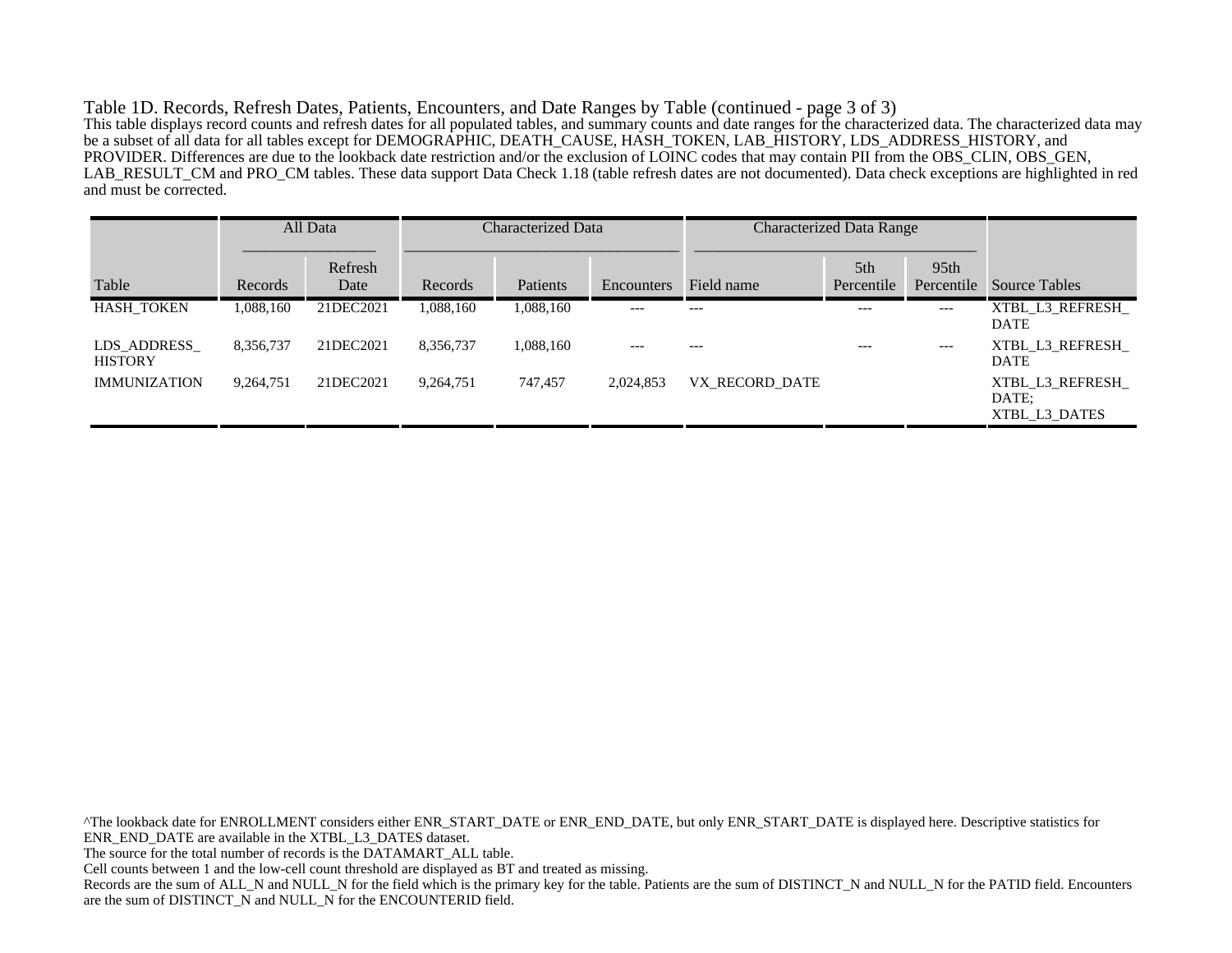# Table IE. Records Per Table By Encounter Type

This table contains record counts by encounter type for the ENCOUNTER, DIAGNOSIS, and PROCEDURES tables.

|                                         | <b>ENCOUNTER</b> |      | <b>DIAGNOSIS</b> |      | <b>PROCEDURES</b> |      |
|-----------------------------------------|------------------|------|------------------|------|-------------------|------|
| <b>Encounter Type</b>                   | N                | $\%$ | N                | %    | N                 | %    |
| AV (Ambulatory Visit)                   | 41,766,399       | 22.9 | 72,856,576       | 58.5 | 38,639,372        | 56.8 |
| ED (Emergency Dept)                     | 870,150          | 0.5  | 4,967,335        | 4.0  | 1,771,895         | 2.6  |
| EI (ED to IP Stay)                      | $\overline{0}$   |      | $\theta$         |      | $\theta$          |      |
| IC (Institutional Professional Consult) | 2,734,457        | 1.5  | 3,785,621        | 3.0  | 1,822,163         | 2.7  |
| IP (Inpatient Hospital Stay)            | 1,209,984        | 0.7  | 13,097,665       | 10.5 | 2,465,973         | 3.6  |
| IS (Non-acute Institutional Stay)       | 172,464          | 0.1  | 1,082,632        | 0.9  | 190,673           | 0.3  |
| OA (Other Ambulatory Visit)             | 135,092,237      | 74.1 | 26,594,042       | 21.4 | 22,092,138        | 32.5 |
| OS (Observation Stay)                   | 91,562           | 0.1  | 1,118,845        | 0.9  | 565,685           | 0.8  |
| TH (Telehealth)                         | 390,329          | 0.2  | 1,039,812        | 0.8  | 459,033           | 0.7  |
| Missing, NI, UN or OT                   | $\Omega$         |      | $\Omega$         |      | $\theta$          |      |
| Total                                   | 182,327,582      |      | 124,542,528      |      | 68,006,932        |      |
| Source table                            | ENC L3 ENCTYPE   |      | DIA_L3_ENCTYPE   |      | PRO L3 ENCTTPE    |      |